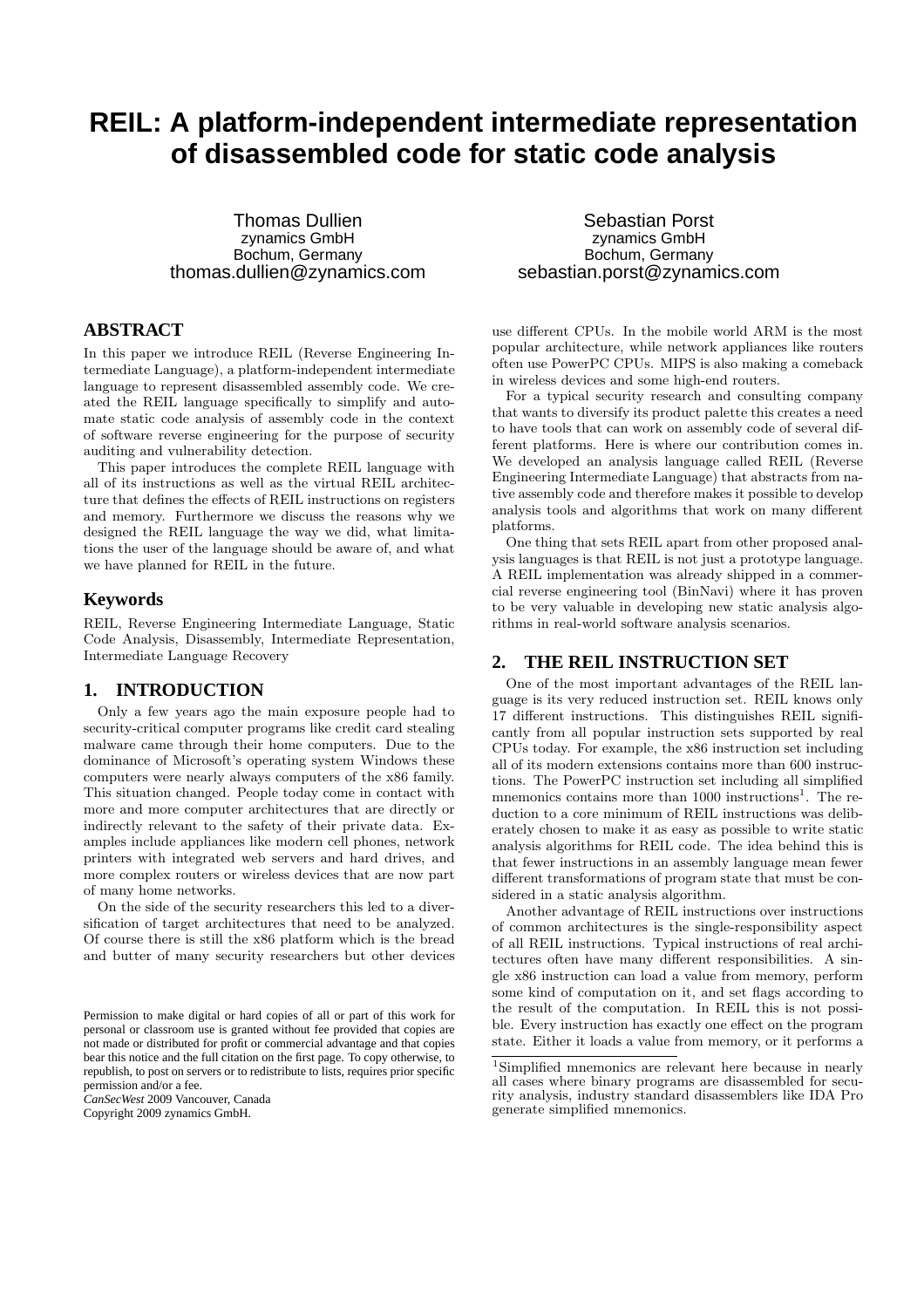computation on a value, or it sets a single flag. This makes it very easy for the user of REIL code to understand what exactly is going on in a REIL instruction. Non-obvious sideeffects that require a deep understanding of the underlying instruction set can never happen.

The operands of REIL instructions are also very regular. Each REIL instruction has exactly three operands. The first two operands of a REIL instruction are in all cases input operands which are never modified by the instruction. The third operand is generally the output operand of the instruction. This operand stores the result of the computation performed by the instruction<sup>2</sup>. Not all instructions need to have three different operands. The most obvious example is the no-operation instruction NOP which does not need to have any operand. Nevertheless, the REIL instruction NOP still has three different operands of type Empty.

Except for Empty, there are only three more types of REIL instruction operands. Operands can be integer literals, registers, or subaddresses. Of those three operand types, integer literals are the simplest type. Operands of this type are typically used when a constant integer value like 5 or 4379 is required as part of the computation of a more complex result. Since integer literals are read-only they can never be used as output operands of REIL instructions.

Registers are the second type of REIL operands. REIL registers work exactly like native general-purpose CPU registers. They can hold integer values and they are mutable, meaning the value they hold can be changed.

In fact, while most registers used in REIL instructions are pure REIL registers of the form  $t_{\langle number \rangle}$  (e.g.  $t_0, t_1, ...$ ,  $t_{123}$ , ...), native registers from the source architecture of an analyzed program can also show up as operands of REIL instructions. This does not limit the platform-independence of REIL code as REIL registers and source architecture registers are treated completely uniformly in REIL analysis algorithms. Native registers are simply used in REIL code to make it easier to liken the results of an analysis algorithm back to the original input code.

The last REIL instruction operand type is the subaddress. Operands of this type are comparable to integer literals but instead of integral values these operands always hold addresses of REIL instructions. Furthermore, this operand type can only appear as the third operand of JCC (conditional jump) instructions. Operands of this type are only generated when an original native assembly instruction is translated into a series of REIL instructions that contains branches from decisions or loops. Examples for such instructions are the prefixed string operations (rep stos, ...) of the x86 instruction set which are translated to REIL instructions that form a loop.

Except for their type and their value, REIL operands are characterized by their size. This size is equal to the maximum size of its operand value. REIL operand sizes have names like  $b_1$ ,  $b_2$ ,  $b_4$  and so on meaning that the size of the operand is 1 byte, 2 bytes, and 4 bytes respectively. For example, the integer literal operand  $0x17/b_2$  is really two bytes large and could also be represented as  $0 \times 0017b_2$  while the size of the register  $t_0$  in the operand  $t_0/b_4$  is 32 bits.

In addition to its operands, all REIL instructions can come with so-called meta-data. This meta-data is simply a map of key-value pairs that give additional information about an

instruction that is probably important during static code analysis. In general, the number of pieces of meta-data associated with an instruction is not limited but in practice most REIL instructions do not have any meta-data at all associated with them.

In the current version of REIL there is only one kind of meta-data. Jump instructions that were generated during the translation of a subfunction call (like call on the x86 CPU or bl on PowerPC) are specifically marked with the key isCall and the value true. This is necessary because subfunction calls need to be treated very differently than conditional jumps during many static code analysis algorithms.

The 17 different REIL instructions can be grouped into a few different instructions groups. The biggest group are the arithmetic instructions like addition and subtraction. Then there are the bitwise instructions that perform operations like bitwise OR and AND, the conditional instructions that are used to compare values and jump according to the result of the comparison, the data transfer instructions that access REIL memory and transfer the content of registers, and the remaining instructions which do not really fall into any group.

# **2.1 The arithmetic instructions**

With six members, the group of arithmetic instructions covers more than one third of the total instructions of the REIL instruction set.

- ADD: Addition of two values
- SUB: Subtraction of two values
- MUL: Unsigned multiplication of two values
- DIV: Unsigned division of two values
- MOD: Unsigned modulo of two values
- BSH: Logical shift operation

ADD and SUB work exactly like standard addition and subtraction on most platforms.

The multiplicative instructions MUL, DIV, and MOD interpret all of their input operands in an unsigned way. The REIL instruction set does not contain signed counterparts of these instructions because signed multiplication and division can easily be simulated in terms of unsigned multiplication and division.

The logical shift operation can either be used as a left shift or a right shift, depending on the sign of its second operand. If the second operand is positive, the shift operation is a left-shift. If it is negative, the shift operation is a right-shift. Arithmetic shifts do not exist in the REIL instruction set because arithmetic shifts can easily be simulated with the help of logical shifts. Like in the case of the multiplicative instructions, keeping the REIL instruction set small was more important than adding the convenience of having more epxressive REIL translations.

Figure 1 shows examples of all arithmetic instructions. The structure of all arithmetic instructions is the same. The first two operands are the input operands of the operation while the third operand is the output operand where the result of the operation is stored. The order of the input operands is the natural order that is generally used when

<sup>2</sup>The one exception is the jump instruction JCC where the third operand is the jump target.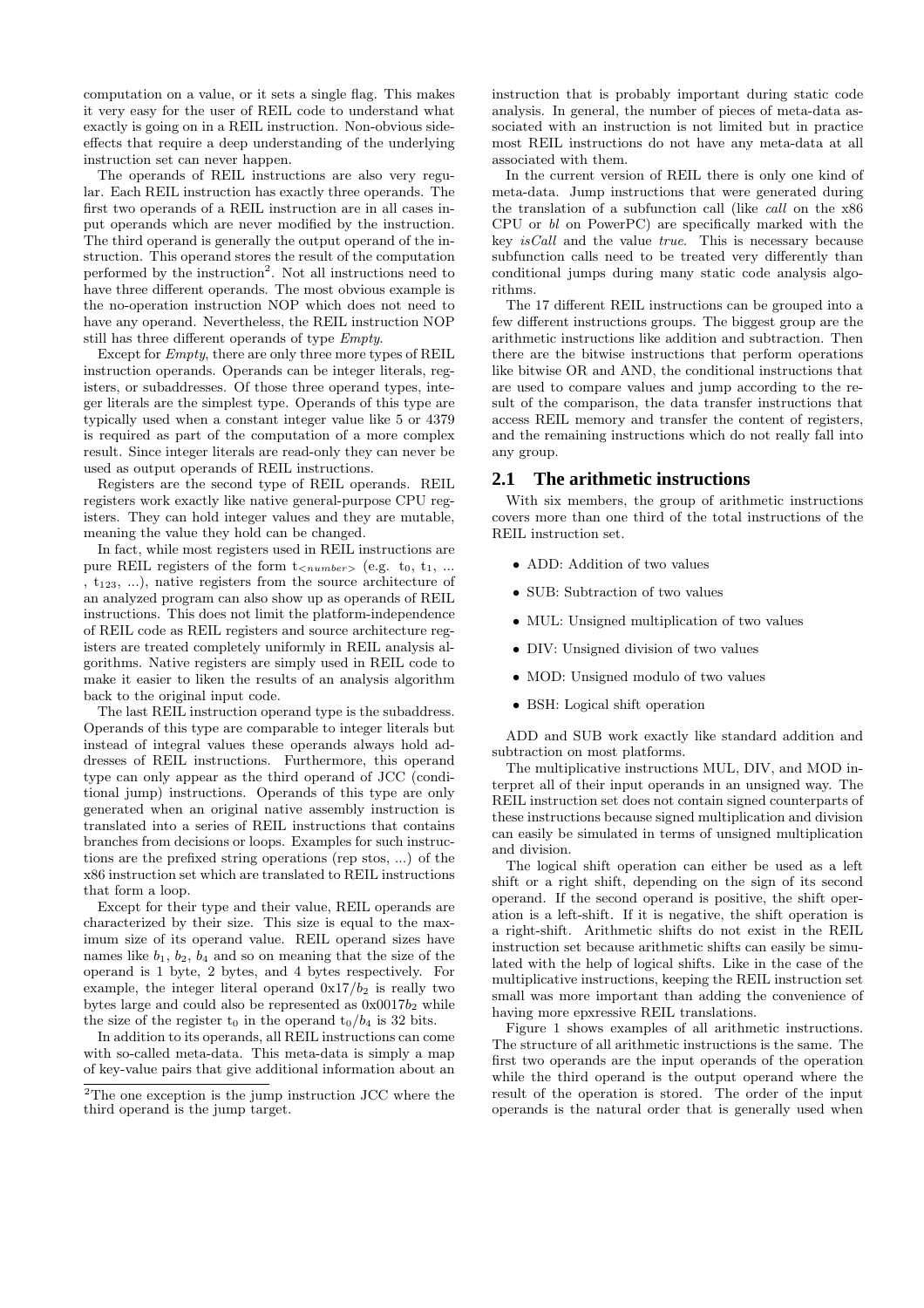writing down the operations in infix notation on paper or in the source code of computer programs. For example, the first operand of the SUB operation is the minuend while the second operand is the subtrahend. In the DIV operation the first operand is the dividend and the second operand is the divisor.

| ADD $t_0/b_4$ ,  | $t_1/b_4$ , $t_2/b_8$    |           |
|------------------|--------------------------|-----------|
| SUB $t_7/b_4$ ,  | $t_9/b_4$ , $t_{12}/b_8$ |           |
| MUL $t_8/b_4$ ,  | $4/b_4$ , $t_9/b_8$      |           |
| DIV $4000/b_4$ , | $t_2/b_4$ ,              | $t_3/b_4$ |
| MOD $t_8/b_4$ ,  | $8/b_4$ ,                | $t_4/b_4$ |
| BSH $t_1/b_4$ ,  | $2/b_4$ ,                | $t_2/b_8$ |

#### Figure 1: Examples of the arithmetic REIL instructions

Another important aspect of REIL is first shown in figure 1 too. Potential overflows in the results of operations are handled explicitly. If an operation can overflow, the output operand must be large enough to store the whole result including the overflow. This is the reason why the output operands of the example instructions are twice as large as their input operands<sup>3</sup>. The two exceptions are the output operands of the DIV and MOD instructions. Since the results of these operations can never be larger than the first input operand, an extension of the size of the output operand is not necessary. The output operand has the size of the input operand instead.

The explicit handling of overflow is an important difference to real architectures where overflows produced by operations are nearly always cut off because of the fixed size of native CPU registers. This explicit overflow handling is what enables REIL algorithms to analyze the results of operations in bigger detail when the exact overflowing value of a register might be important instead of simply having a flag that signals that an operation produced an overflow.

## **2.2 The bitwise instructions**

The next biggest instruction group is the group formed by the three bitwise instructions.

- AND: Bitwise AND of two values
- OR: Bitwise OR of two values
- XOR: Bitwise XOR of two values

The three bitwise instructions work exactly like one expects bitwise instructions to work. Bit for bit they connect the bits of two input operands according to the truth table defined for their operation. The calculated value is then written to the output operand of the instruction.

A bitwise NOT instruction is not part of the REIL instruction set because NOT is equivalent to XOR-ing a value with a value of equal size and all bits set. That means to calculate the one's complement of the 16-bit value 0x1234 one would XOR it with the 16-bit value 0xFFFF.

| AND $t_0/b_4$ , | $t_1/b_4$ , $t_2/b_4$    |  |
|-----------------|--------------------------|--|
| OR $t_7/b_4$ ,  | $t_9/b_4$ , $t_{12}/b_4$ |  |
| XOR $t_8/b_4$ , | $4/b_4, t_9/b_4$         |  |

### Figure 2: Examples of the bitwise REIL instructions

Figure 2 shows examples of all bitwise instructions. Their general structure equals the structure of the arithmetic instructions. Like them, bitwise instructions take two input operands and store the result of the operation in the output operand. One important difference is that none of the bitwise instructions produce an overflow. An explicit modeling of overflowing values and an extension of the size of the output operand are therefore not necessary.

#### **2.3 Data transfer instructions**

To access the REIL memory, two different REIL instructions are needed. One is used for loading a value of arbitrary size from the REIL memory while the other one is used to store a value of arbitrary size to the REIL memory. Furthermore, this group of instructions contains an instruction that is used to transfer values into registers.

- LDM: Load a value from memory
- STM: Store a value to memory
- STR: Store a value in a register

The first operand of the LDM instruction contains the address of the REIL memory where the value is loaded from. This operand can either be an integer literal or a register. When the instruction is executed, it loads the value from the given memory address and stores it in the third operand of the instruction. The size of the value that is loaded from memory equals the size of the third operand. If the size of the third operand is a 32-bit register, a 32-bit value is loaded from memory. As the loaded value is written to the third operand, the third operand must be a register.

The store operation STM is the inverse operation to the load operation LDM. It can be used to store a value of arbitrary size to memory. The first operand of the STM instruction is the value to be stored in memory. Its size determines how many bytes are written to memory when the STM instruction is executed. The third operand specifies the address where the value of the first operand is written to. Both operands can be either integer literals or registers. The second operand is unused.

The STR instruction is one of the simplest instructions of the REIL instruction set. It copies a value to the output register specified in the instruction. The input operand can be either a literal (to load a register with a constant) or another register (to transfer the content of one register to another register).

| LDM $413800/b_4$ , $t_1/b_2$ |                |
|------------------------------|----------------|
| STR $t_1/b_2$                | $\, t_2/b_2$   |
| STM $t_2/b_2$                | $, 415280/b_4$ |

#### Figure 3: Examples of the data transfer REIL instructions

Figure 3 shows a sequence of data transfer instructions that load a value from memory, copy it to another register,

<sup>3</sup>The result operand of addition and subtraction is technically too large because these operations performed on two 32-bit values can only overflow into the 33rd bit; however there is no 33-bit REIL operand size so the next biggest operand size (64-bit) was chosen.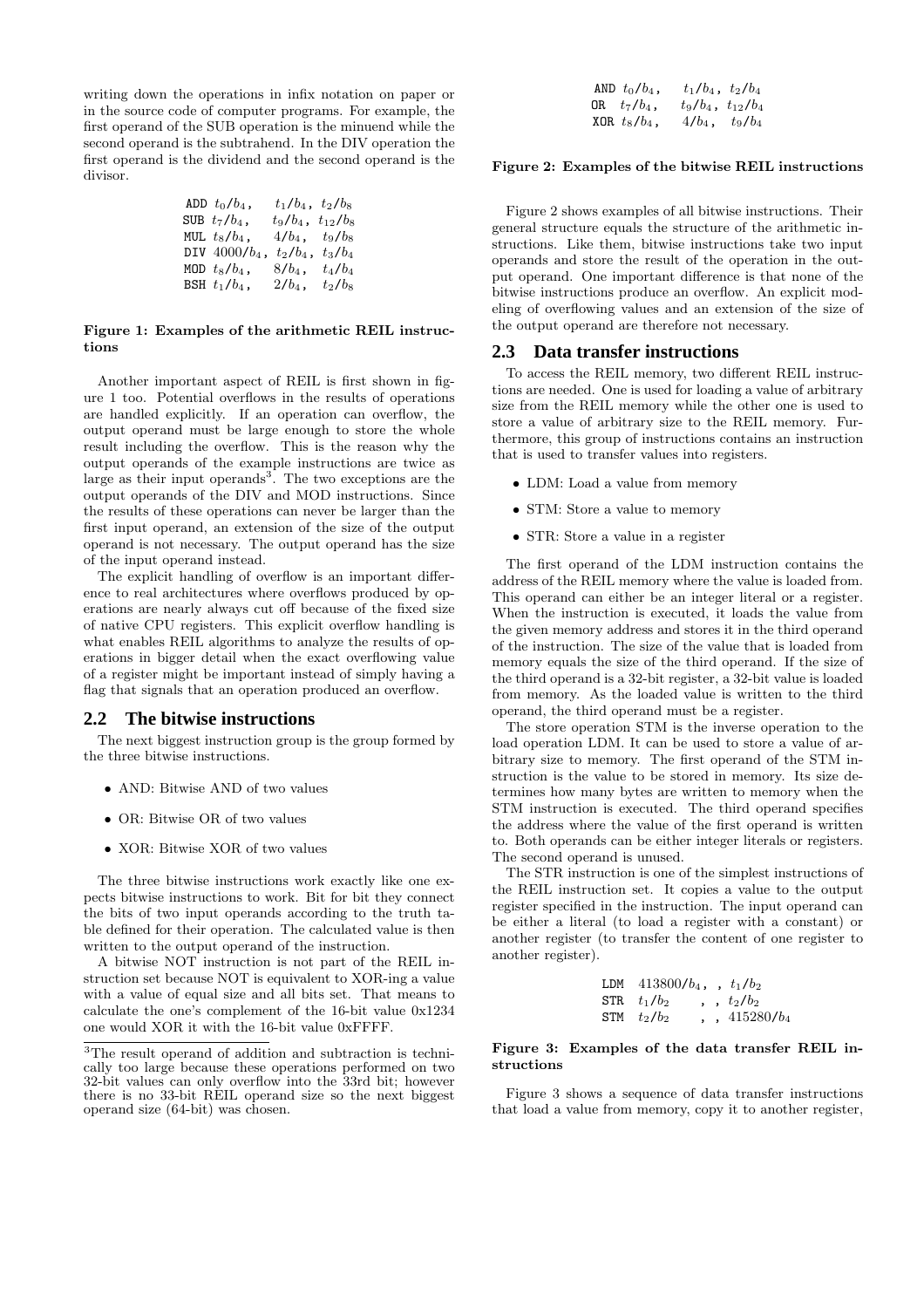and store it back to another address in memory. Since the size of the output register of LDM instructions specifies how many bytes are loaded from memory, it is clear that two bytes are loaded from memory. The size of the two used operands of STR instructions is typically the same as STR only copies a value. In the end the two-byte register  $t_2$  is stored back to memory.

# **2.4 Conditional instructions**

The group of conditional instructions is used to compare values and depending on the results of the comparison to jump to one REIL instruction or another.

- BISZ: Compare a value to zero
- JCC: Conditional jump

The BISZ instruction is the only instruction of the REIL instruction set that can be used to compare two values. In fact, it can only be used to compare a single value to zero but this is sufficient to emulate any kind of more complex comparison. The BISZ instruction takes a single operand, compares it to zero, and depending on the value of the input operand, the output operand is set to 0 (if the value of the input operand was not 0) or 1 (if the value of the input operand was 0).

The conditional jump instruction JCC is typically used to process the results of a BISZ instruction. If the first operand of the JCC instruction evaluates to 0, the jump is not taken. If the first operand evaluates to any other value than zero, the jump is taken and control is transferred to the address (or sub-address) specified in the third operand.

An unconditional jump is not part of the REIL instruction set because it is possible to emulate an unconditional jump using a conditional jump by setting the first operand of the conditional jump to the integer literal 1 (or any other nonzero integer literal).

BISZ 
$$
t_0/b_4
$$
, ,  $t_1/b_1$   
JCC  $t_1/b_1$ , , 401000/b<sub>4</sub>

#### Figure 4: Examples of the conditional REIL instructions

Figure 4 shows a typical sequence of a single BISZ instruction followed by a JCC instruction that uses the output of the BISZ instruction to determine whether to take a jump to the address specified in its third operand. Since the output of BISZ instructions is always either 0 or 1, the size of the output operand of BISZ instructions is always  $b_1$ .

# **2.5 Other instructions**

There are a few other instructions which do not really belong to any group at all.

- UNDEF: Undefines a value
- UNKN: Unknown source instruction
- NOP: No operation

The UNDEF instruction undefines the value of a register. This means that once the UNDEF instruction is executed, the value inside the undefined register is unknown. This is important because there are native assembly instructions

which leave registers or flags in an undefined state. The x86 instruction DIV, for example, leaves a number of flags like the zero flag and the carry flag in an undefined state.

The UNKN instruction is kind of a placeholder instruction. It indicates that during the REIL code generation an original assembly instruction was encountered that could not be translated.

The NOP instruction does nothing. Nevertheless it is not useless. REIL translators can generate this instruction to pad control flow in certain edge cases. In a few situations this is very useful because it keeps REIL translators very simple. Without the existence of the NOP instruction, the REIL translator would have to look ahead to the next native instruction to generate correct REIL code<sup>4</sup>.

> UNDEF,  $t_1/b_4$ UNKN , , NOP , ,

#### Figure 5: Examples of other REIL instructions

Figure 5 shows examples of the remaining REIL instructions. The only instruction that takes operands is the UN-DEF instruction which undefines a register.

# **3. THE REIL ARCHITECTURE**

The definition of the REIL language includes the description of the REIL architecture and the definition of a virtual machine that can be used to execute the generated REIL code.

The REIL architecture is a simple register-based architecture without an explicit stack. The number of registers available in REIL code is unlimited. As previously explained, the names of REIL registers have the form  $t_{\leq number}$ . The index number of register names is unbounded. There is furthermore no requirement that all REIL registers between  $t_0$ and  $t_{n-1}$  are used by a given program that uses n different registers. A program that uses exactly three REIL registers can use  $t_7$ ,  $t_{799}$ , and  $t_{3199}$  if desired.

REIL registers themselves do not have a fixed width or a limited width. The size of REIL registers is always equal to the size of the operands where they are used. The size of REIL registers can even change between instructions. In one instruction register  $t_n$  can have size  $b_s$  while in another instruction it can have size  $b_t$ . Since operands can grow arbitrarily large, REIL registers can also grow arbitrarily large. In practice we have not yet encountered registers with more than 128 bits (equivalent to  $b_{16}$ ) though.

We already mentioned that registers of the original input code can appear in REIL code. In fact, the registers of the original architecture will always appear in REIL code to make it possible to port results of REIL code analysis back to the original code. This does not violate the platformindependent nature of REIL code. REIL registers and native registers can be mixed at will and be treated completely uniformly. While analyzing REIL code there is no difference between the registers  $t_0$ ,  $t_1$ , and  $t_2$  and the registers eax, ebx, and ecx. At the end of an analysis algorithm one can then easily distinguish between the REIL registers (which have the  $t_n$  form) and the native registers (which do not have the

<sup>4</sup>Technically, the NOP instruction could of course be replaced by an instruction like add 0, 0,  $t_n$  that also has no discernible effect on the program state.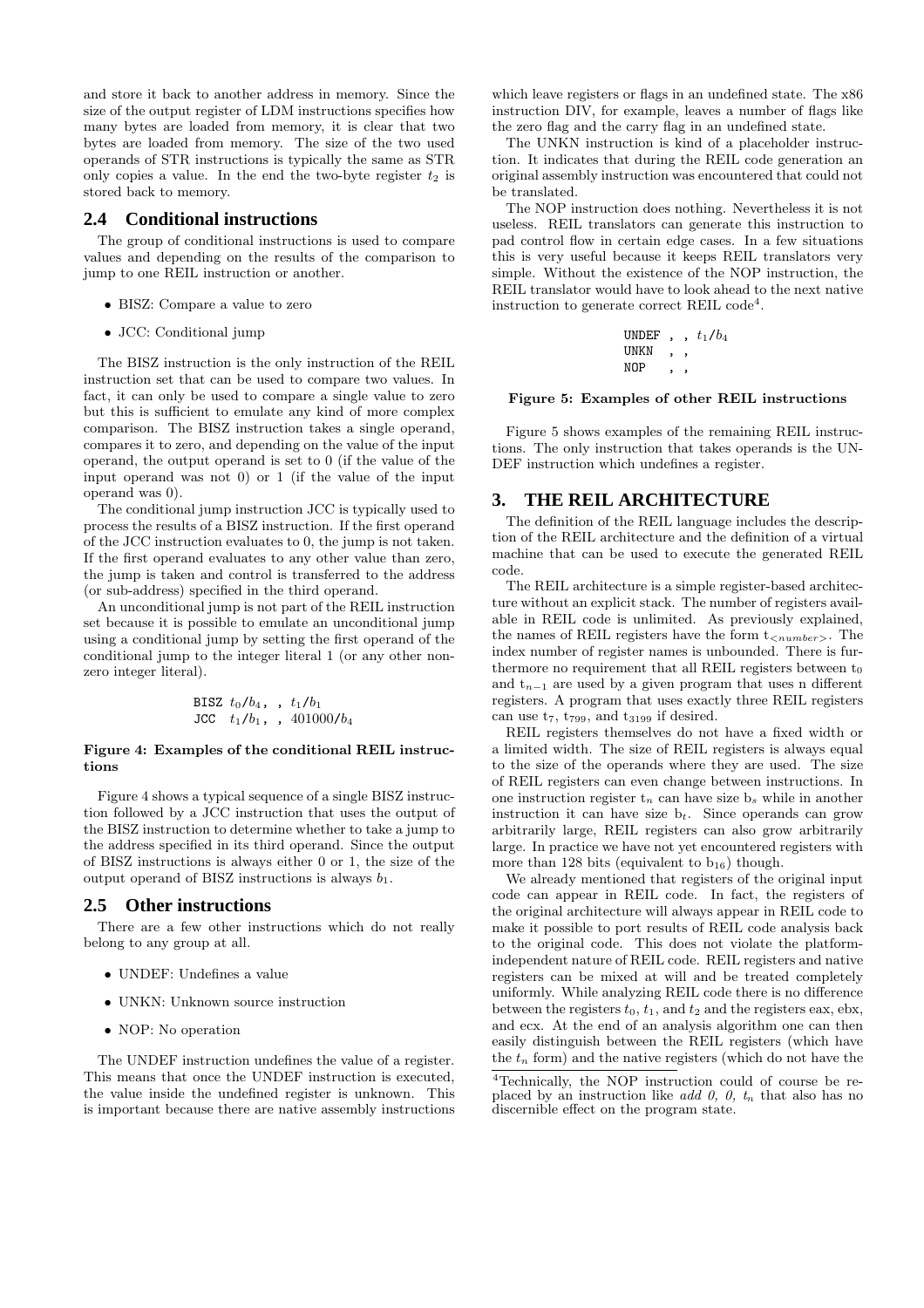$t_n$  form) to port the values of relevant registers back to the original assembly code.

The memory of the virtual REIL machine follows a flat memory model. Unlike some real CPUs like the x86 which has memory segments (in real mode) or at least memory selectors (in protected mode), REIL memory starts at address 0 and can grow arbitrarily large. While there is technically an infinite amount of storage available in REIL memory, practical concerns of the source architecture limit the used memory in practice. If the source assembly language (like 32 bit x86 assembly) can only address 4 GB of memory, only 4 GB of REIL memory will ever be accessed in REIL code created from x86 programs. REIL memory higher than the addressable memory range of the source target architecture is never used.

Due to the flat memory model of the REIL memory, segmented memory access of native architectures must be simulated in REIL programs if necessary. This can be done by creating virtual segments which represent the memory segments of the native architecture. Since REIL memory is not limited in size, there is enough space available to make these virtual segments non-overlapping, meaning that memory access through one segment of the native architecture never interfers with memory access through another segment of the native architecture.

The endianness of the source architecture must be considered too when accessing REIL memory. On native architectures endianness falls into two different categories. In some cases (like x86) native architectures have a fixed endianness that can not be changed during runtime while other architectures can switch the endianness of their memory access at runtime by executing a special instruction (PowerPC, ARM). In general, REIL does not have any mechanisms to deal with endianness. All endianness issues must be handled by the REIL translators when generating the REIL instructions that access memory. This poses a problem when endianness is switched at runtime because REIL code is generated in advance and can not be updated anymore when endianness-switching happens. However, the rarity of endianness-switching makes this a special situation that is seldomly relevant for security audits.

After REIL memory and the REIL registers are given an initial state, REIL code can be analyzed or even executed. Execution of REIL code happens just like program execution on a real CPU. Starting with the value in the program counter register, REIL code is executed<sup>5</sup>. The REIL instruction at the position of the current program counter is fetched and interpreted with regard to the current state of the REIL register bank and the REIL memory. Once interpretation is complete, the REIL register bank and the REIL memory are updated to reflect the effects of the instruction on the global state.

# **4. TRANSLATING NATIVE CODE TO REIL**

The translation of native assembly code to REIL code is straightforward. For each supported native assembly language there is a so called REIL translator. This REIL translator takes a piece of native assembly code and translates it to REIL code. Linearly iterating over all instructions in a piece of input code, the translator translates each instruction to REIL code independently. The REIL translator does not look ahead to see what instruction follows the current instruction and it does not require information generated during the translation of previous instructions. This statelessness of the translation makes REIL translators very simple. In fact, REIL translators are nothing but glorified maps that repeatedly map a single native instruction to a list of REIL instructions.

Due to the simplicity of REIL instructions and what they can do in one step, a single native assembly instruction is nearly always translated to many REIL instructions. Experimental results have shown that on average, an original instruction is translated into approximately 20 REIL instructions while the most complex native instruction we found in practice was translated to more than 50 REIL instructions.

This one-to-many relation between native instructions and REIL instructions unfortunately destroys a direct correspondence between the address of a native assembly instruction and the addresses of the REIL instructions created for the native assembly instruction. Having such a correspondence would be most desirable because it would make it significantly simpler to port the results of a REIL analysis algorithm back to the original assembly code. To solve this problem, the addresses of REIL instructions are shifted to the left by 8 bits (or multiplied by 0x100). This means that the first REIL instruction that corresponds to the native assembly instruction at offset n has the offset  $0x100*n$  while the second REIL instruction has the offset  $0x100*n+1$  and so on. This address translation limits the translation of a single native instruction to at most 256 different REIL instructions. Should it ever happen that more than 256 REIL instructions are generated for a single native instruction, the addresses of the REIL instructions would overflow into the addresses of the REIL instructions of the following native instruction.

## **5. LIMITATIONS OF REIL**

There are a number of more or less significant issues that might limit the use of REIL in practice. Some of these limitations are built into the REIL language itself while others exist simply because we have not yet had time to implement certain aspects of native architectures.

The first limitation is that the REIL translators we have so far (32-bit x86, 32-bit PowerPC, and 32-bit ARM) are unable to translate certain classes of instructions. For example, none of the translators can translate FPU instructions. CPU extensions like the MMX and SSE extensions of x86 CPUs are also not translated yet. We have chosen to skip the translation of these instructions because REIL is supposed to be a language for analyzing assembly code for security-critical bugs and vulnerabilities. FPU, MMX, and SSE extensions are only very rarely involved in these kinds of flaws. Should FPU bugs or other CPU extension bugs become popular targets of software exploits in the future, we can easily extend our existing translators to be able to handle these instructions.

Like FPU instructions, privileged instructions like system calls, interrupts, and other kernel-level instructions are not translated by our current REIL translators. The justification for the lack of support for these kinds of instructions

<sup>5</sup>There is no special REIL program counter register. Rather, the program counter register of the input architecture is used. This is important to make sure that at each step of the REIL code analysis, the value of the program counter register has the same value as it would have during a real execution of the program on the source platform.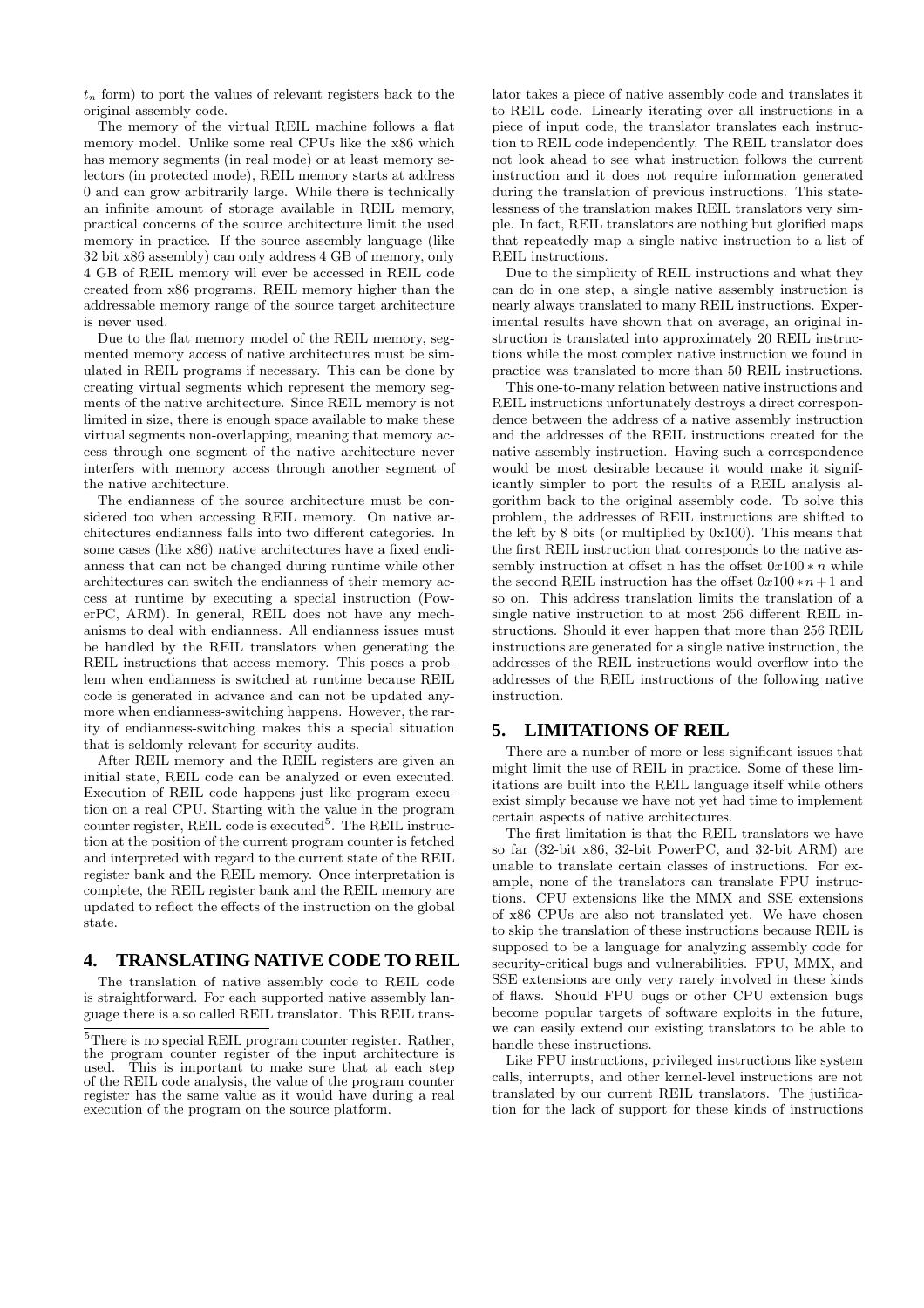follows along the lines of the lack of FPU support. In our initial implementation of REIL we wanted to focus on the instructions that are most often involved in some kind of security-relevant software flaws. Depending on the exact effects of the missing privileged instructions, it might be trivial to impossible to add them to the REIL language. An instruction that has significant low-level effects on the underlying hardware, for example one that flushes the CPU cache, will never be part of REIL for this would mean a complete loss of platform-independence and/or a big increase in the number of different instruction mnemonics. Other privileged instructions like interrupt execution can often be simulated using the features REIL already has.

REIL can also not deal with exceptions in a platformindependent way. This means that at this point exceptions and the corresponding stack unwinding can not be handled by REIL. Due to the lack of exception handling common situations that throw exceptions (dividing by zero, hitting a breakpoint, ...) are simply ignored in the default REIL interpreter.

The next limitation is that REIL can not handle selfmodifying code of any kind. This is simply because native code is pre-translated instruction for instruction of a native function and the resulting REIL code is fixed after the initial translation. The reason for this is that REIL instructions themselves do not reside in the REIL memory. They can therefore not be overwritten and modified during the interpretation of REIL code.

# **6. THE FUTURE OF REIL**

The first and foremost goal of the next few months is to write more REIL translators (for example to translate MIPS code) and to implement more REIL-based code analysis algorithms. Additionaly, we have a few minor ideas about improving the quality of generated REIL code and its usefulness in static code analysis.

The first idea is the introduction of a bit-sized operand type  $b_0$ . Right now the smallest operand type is the bytesized operand  $b_1$ . During bit-width analysis it might be useful to know that an operand that has size  $b_1$  in current code does not use any bits but its least significant bit. Extending on this idea, maybe it would be smarter to give the size of operands in bits instead of bytes.

An idea that can be used to improve the correctness of REIL translation and certain analysis algorithms is the introduction of two additional instructions, extend and reduce. The motivation for these two instructions is simple. Right now there are no limitations on how operand sizes can be combined in one instruction. When generating an ADD instruction one input operand can have size  $b_1$  while the second input operand can have size  $b_4$ . A rule that specifies that the input operands of all instructions must be of equal size would make REIL code more regular for analysis and certain bugs classes in REIL translators can be checked for automatically. The role of the extend instruction would be to extend a value of a smaller size like  $b_1$  to a larger size like  $b_2$  or  $b_4$  while keeping the value of the extended register the same. The reduce instruction would be the opposite of the extend instruction. Reduce would reduce the size of an operand to a smaller operand size. In this case it can not be guaranteed that the value of the reduced register equals the value of the original register. In many situations overflowing high bits will be truncated and lost. This is perfectly

acceptable though because this is used in many different situations already, for example when writing the 33-bit wide result of an addition of two 32-bit values back to a 32-bit register while truncating the overflow. Right now this truncation is done using an AND instruction. In the future the reduce instruction might make things semantically clearer.

The number of operand types might also be increased in the future. As soon as FPU instructions are supported by the REIL translators it is necessary to add single-precision FPU operands and double-precision FPU operands. Another example are certain architectures like PowerPC where registers can be addressed not by name but by an index into the register bank. These instructions can not be translated to REIL yet because REIL does not know an operand type like register index.

## **7. RELATED WORK**

The use of intermediate languages for code analysis is nothing new. In fact all serious compilers use some kind of intermediate language during the optimization phase of their generated code (see GCC for example). Creating intermediate representations for disassembled assembly code in the context of security analysis is not nearly as widespread. Nevertheless there are a few approaches which are noteworthy.

At the hack.lu conference 2008 Mihai Chiriac of the antivirus software company BitDefender presented an intermediate language that he used to speed up the emulation of obfuscated malware programs [1]. The intermediate language he presented is structurally close to REIL. Like REIL, his language has a very reduced instruction set where every instruction has exactly one effect on the global state. Furthermore his virtual architecture has an infinite number of virtual registers and a fully emulated memory.

An open-source implementation of an intermediate language specifically made for reverse engineering and statically analyzing binary code is the ELIR language of the  $EREST project^6$ . Like REIL, the goal of the ELIR intermediate language is simplified platform-independent reasoning about assembly code by providing an intermediate language that makes the effects of all native assembly operations explicit. An overview of the ELIR language was given in Julien Vanegue's EKOPARTY 2008 talk Static binary analysis with a domain specific language[2].

A commercial use of intermediate language recovery from disassembled code in the context of security analysis is IDA Pro and Hex-Rays. IDA Pro is the industry standard disassembler for many platforms and Hex-Rays is a decompiler plugin for IDA Pro. The Hex-Rays decompiler uses an intermediate language representation (IR) of the underlying disassembled code to analyze and optimize the disassembled code and to decompile it into a C-style high-level language. As shown in Ilfak Guilfanov's Black Hat 2008 presentation Decompilers and Beyond[3] [4], the intermediate representation used by Hex-Rays is significantly different from REIL. There are more instructions in the Hex-Rays IR and they do not obey the single-responsibility rule for avoiding side effects. Other differences include the distinction between integer literals and pointers to code which is present in the Hex-Rays IR but not in REIL and features like the option to address basic blocks instead of addresses in jump instruc-

 $^6$ http://www.eresi-project.org